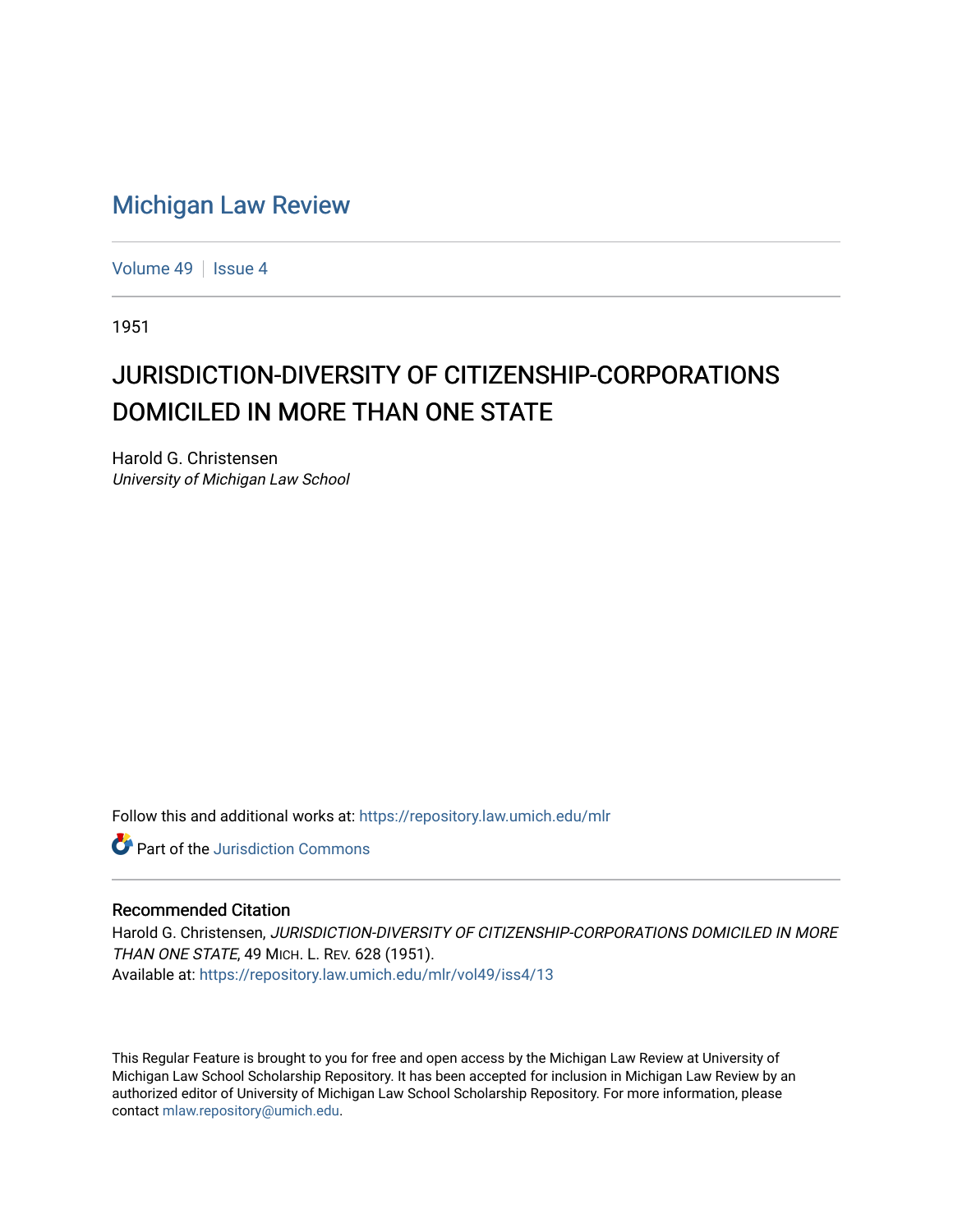JURISDICTION-DIVERSITY OF CITIZENSHIP-CORPORATIONS DOMICILED IN MoRE THAN ONE STATE-Plaintiff brought action against defendant railroad in the federal district court for New Jersey district alleging that she was a citizen of New Jersey and that defendant was a corporation and citizen of New York. Defendant moved to dismiss for lack of diversity of citizenship alleging that it was a consolidated corporation of New York and New Jersey. *Held,* action dismissed. Since corporate existence was dependent upon both states, and plain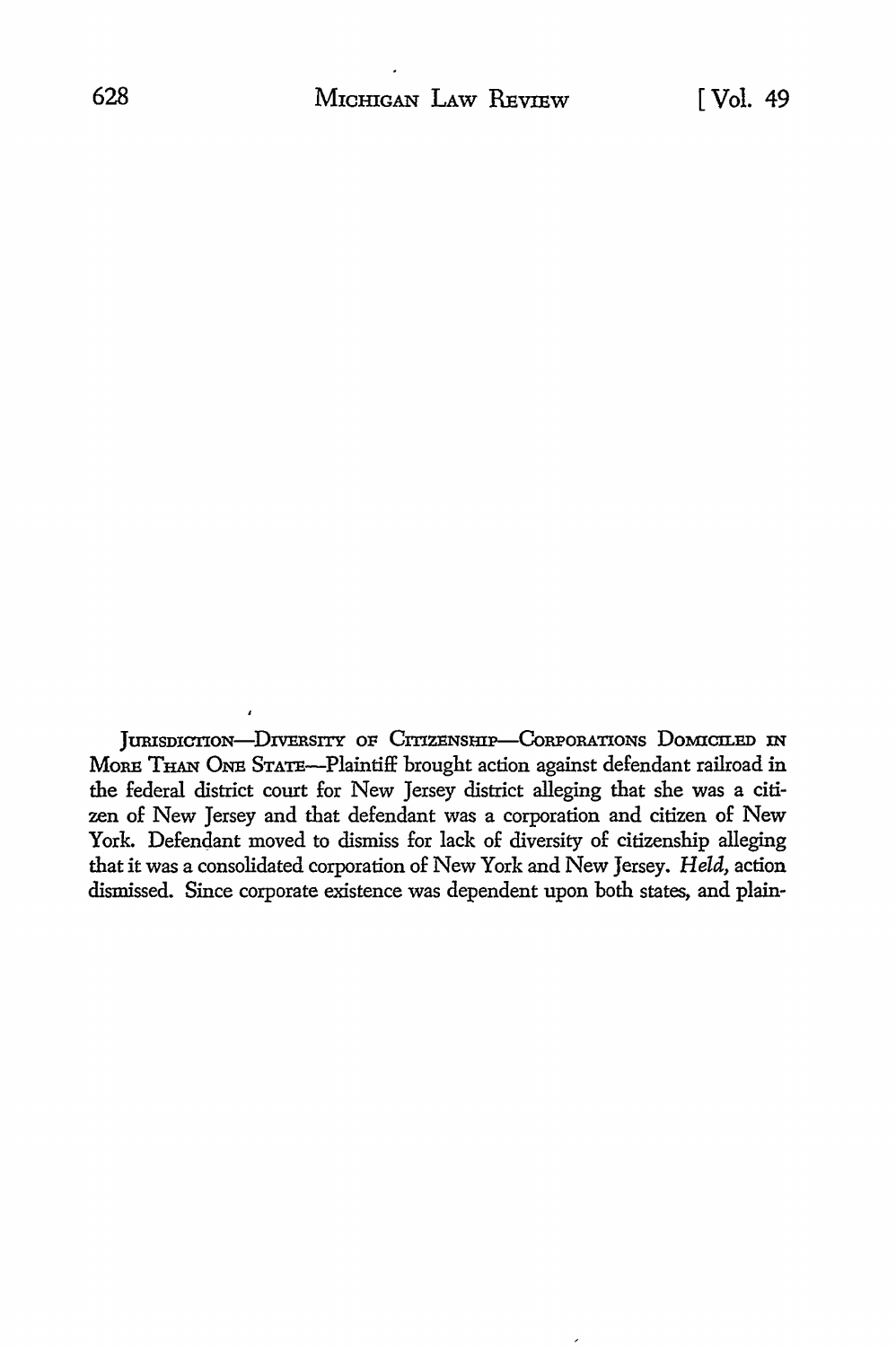tiff was also a citizen of one, diversity did not appear. *Gavin v. Hudson* & *Manhattan R.* Co., (D.C. N.J.1950) 90 F. Supp. 172.

When it is once assumed that a corporation may be a citizen of a state for purposes of conferring jurisdiction on a federal court under the diversity of citizenship clause,<sup>1</sup> it then becomes necessary to determine of which state or states a litigating corporation is a citizen. A corporation chartered by one state only is deemed a citizen of the state of incorporation,<sup>2</sup> and the fact that it enjoys some privileges of domestic corporations in foreign states is not ordinarily sufficient to alter the character of its domicile.<sup>3</sup> Indeed, even if the corporation should subsequently acquire charters from foreign states, it will probably remain a citizen of the state of its creative charter.<sup>4</sup> If a corporation has in its history a merger with a foreign corporation, the question of citizenship will likely tum upon which identity remained intact throughout the merger process.<sup>5</sup> When, as in the instant case, a corporation is the product of the consolidation of corporations of different states pursuant to appropriate legislation, the decisions indicate that the state of citizenship depends upon where suit is brought.<sup>6</sup> The rule has been stated, "... [A] corporation chartered by several states must, within the district of either state, be treated as a citizen of that state alone." $7$  Disciples of this rule assert that since the corporation owes its existence to state legislation and state legislation can have no extra-territorial effect, $<sup>8</sup>$  it follows that two states cannot</sup> create one corporation.<sup>9</sup> When two states make an abortive attempt to do so,

1 U.S. Const., Art. ID, §2; Bank of Augusta v. Earle. 13 Pet. (38 U.S.) 519 (1839); Louisville Ry. Co. v. Letson, 2 How. (43 U.S.) 497 (1844); Marshall v. B. & 0. R. Co., 16 How. (57 U.S.) 314 (1853). See Frankfurter, "Distribution of Judicial Power Between United States and State Courts," 13 Corn. L.Q. 499 (1928) and HENDERSON, THE POSITION OF FOREIGN CORPORATIONS IN AMERICAN CONSTITUTIONAL LAW, c. 4 (1918).

2 Louisville Ry. Co. v. Letson, supra note 1. The same result may be reached by treating the corporation as an association and conclusively presuming the incorporators, stockholders, and representatives to be citizens of the state of incorporation. Marshall v. B. & 0. R. *Co.,* supra note 1. See Wormser, "Piercing the Veil of Corporate Entity," 12 CoL. L. REv. 496 at 497 (1912).<br><sup>8</sup> Martin v. B. & O. R. Co., 151 U.S. 673, 14 S.Ct. 533 (1894); Denver-Chicago

Trucking Co. v. Lindeman, (D.C. Iowa 1947) 73 F. Supp. 925; 14 L.R.A. 184 (1892).

4Louisville, N.A. & Chi. Ry. Co. v. Louisville Trust Co., 174 U.S. 552, 19 S.Ct. 817 (1899); St. Louis & S.F. Ry. Co. v. James, 161 U.S. 545, 16 S.Ct. 621 (1896); Mo. Ry. Co. v. Castle, 224 U.S. 541, 32 S.Ct. 606 (1912); 44 HARv. L. REv. 1106 (1931). See Henderson, The Position of Foreign Corporations in American Constitu-TIONAL I.Aw 73 et seq. (1918).

5 Royal Palm Soap Co. v. Seaboard A.L. Ry., (5th Cir. 1924) 296 F. 448; BALLAN-TINE, CoRPORATIONS 707 (1946),

<sup>6</sup>Ry. Co. v. Whitton, 13 Wall. (80 U.S.) 270 (1871); Muller v. Dows, 94 **U.S.**  444 (1876); Patch v. Wabash Ry. Co., 207 U.S. 277, 28 S.Ct. 80 (1907); Boston & Me. Ry. v. Breslin, (1st Cir. 1935) 80 F. (2d) 749, cert. den. 297 U.S. 715, 56 S.Ct. 590 (1935).

7 MoRAWETZ, PmvATE CoRPORATIONs §530 (1882). For a case contra where corporation is plaintiff see Nashua & L. Ry. v. Boston & Me. R., 136 U.S. 356, 10 S.Ct. 1004 (1890).

8 Bank of Augusta v. Earle, supra note 1.

<sup>9</sup> Nashua & L. Ry. v. Boston & Me. R., supra note 7. ". . . It is impossible to conceive of one joint act, performed simultaneously by two sovereign states which shall bring a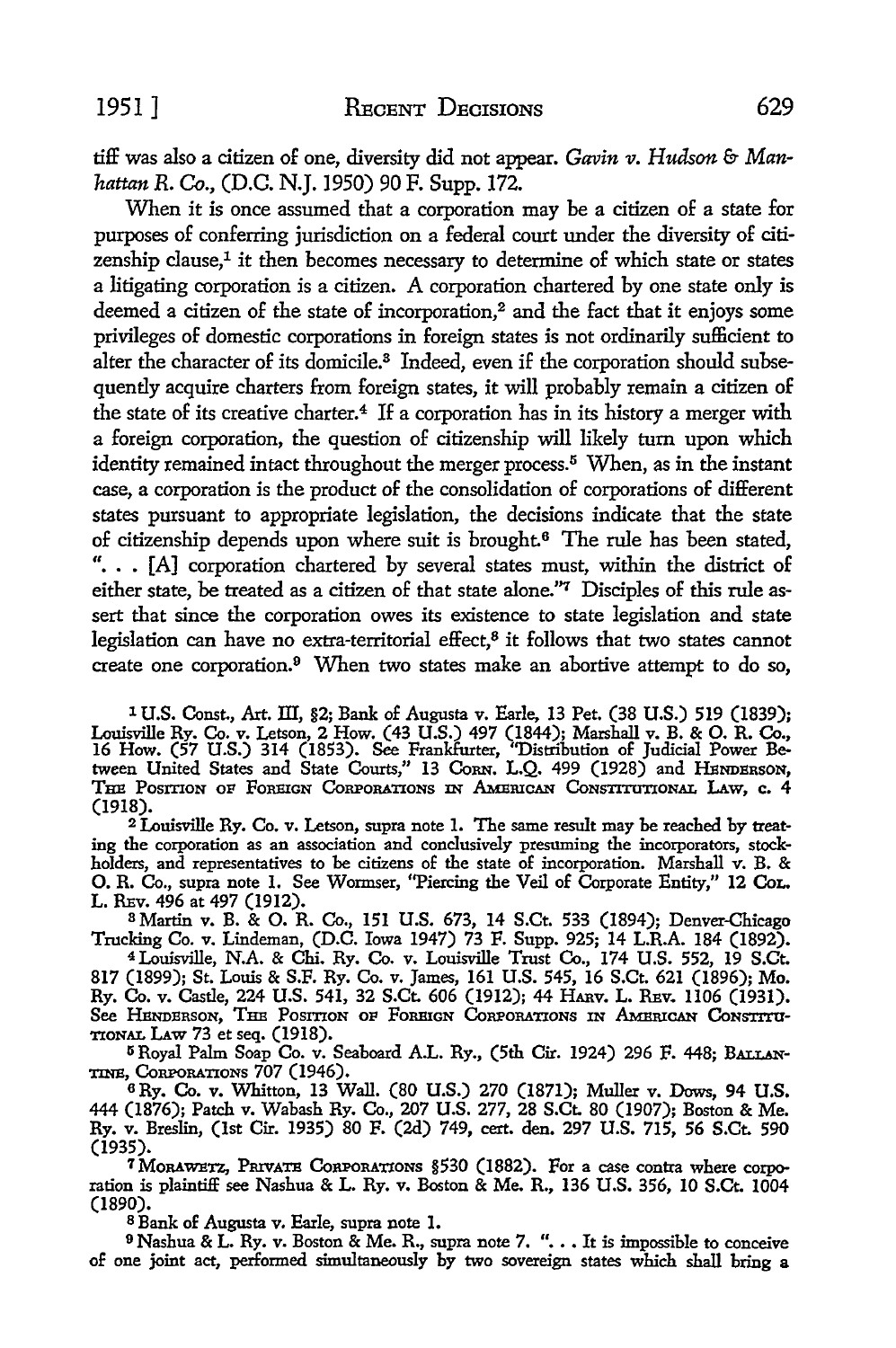two corporations are created.10 Thus preliminary to the diversity issue, the court must decide which of the two corporations is the party. The court will presume the party to be the corporation of the state in which the court is sitting if that state is one of the incorporating states.11 This concept of a separate corporation in each of the incorporating states does not coincide with commercial understanding and is arrived at only by passing through a labyrinth of fiction and presumption.12 The court in the principal case adopts the view that the legislation of New York and New Jersey created one corporate entity which is a citizen of both states.<sup>13</sup> This reasoning has little precedent<sup>14</sup> but the result the court reaches is harmonious with the weight of authority.15 However, if the plaintiff had sued in New York, it is supposed that application of the reasoning of this case would preclude a finding of diversity.16 This decision thus limits the jurisdiction of federal courts and the protection against local prejudice which those courts afford.<sup>17</sup> A third approach has been suggested which treats the problem as one of substantive rather than procedural law. It is said that the pleadings will indicate which of several corporations of like name is the intended party and the inquiry should be directed to whether the claim or liability is justly asserted by or against the particular corporation.18 A fourth view has been advanced which considers the interstate corporation to be a single corporation and a citizen of

single corporation into being except it be by compact or treaty." Chicago & N. Ry. v. The Auditor General, 53 Mich. 79 at 91, 18 N.W. 586 (1884). But see HENDERSON, THE POSITION OF FOREIGN CORPORATIONS IN AMERICAN CONSTITUTIONAL LAW, c. 2 (1918).

10 Ohio & M. Ry. Co. v. Wheeler, 66 U.S. 286 (1861).

11 Ry. Co. v. Whitton, supra note 6; Mo. Pac. Ry. v. Meeh, (8th Cir. 1895) 69 F. 753. Compare Goodwin v. N.Y., N.H. & H.R. Co., (C.C. Mass. 1903) 124 F. 358; St. Louis Ry. v. Indianapolis Ry., 9 Bliss 144, F. Cas. No. 12,237 (1879); Miss. & Tenn. Ry. Co. v. Ayres, 84 Tenn. (16 Lea) 725 (1886); Boston & Me. R. v. Breslin, supra note 6; Union Trust Co. v. Rochester Ry. Co., (C.C. Pa. 1886).

<sup>12</sup> McGovney, "A Supreme Court Fiction," 56 HARV. L. REV. 853 (1943).

13 This would seem to be the implication of the court's statement that the members are legally presumed citizens of both New York and New Jersey and suit is directed against the members. Contra to this reasoning, it has been said, "... it is a brave presumption ... that all the shareholders of a corporation, formed by the consoliqation of several foreign and domestic corporations, are at the same time natural citizens of each of the states in which the consolidation was effected." WILLIAMS, JURISDICTION AND PRACTICE OF FEDERAL Courrs 70 (1917).

14 See 45 YALE L.J. 105 (1935); Goodwin v. N.Y., N.H. & H.R. Co., supra note 11. 15 Patch v. Wabash, supra note 6.

16 New Jersey stockholders would be parties. See Boston & Me. Ry. v. Hurd, (1st Cir. 1901) 108 F. 116, cert. den. 184 U.S. 700, 22 S.Ct. 939 (1901).

17 ROTTSCHAEFER, CONSTITUTIONAL LAW §221 (1939). But see Frankfurter, "Distribution of Judicial Power Between United States and State Courts," 13 CoRN. L.Q. 499 (1928) at 520 where it is said, "The real fear was state legislatures not state courts." Compare HENDERSON, THE POSITION OF FOREIGN CORPORATIONS IN AMERICAN CONSTI-TUTIONAL *UW* 182 (1918).

lSWILLIAMS, JURISDICTION AND PRACTICE OF FEDERAL CotmTS 71 (1917). See Harlan's dissent in St. Louis & S.F. Ry. Co. v. James, supra note 4.